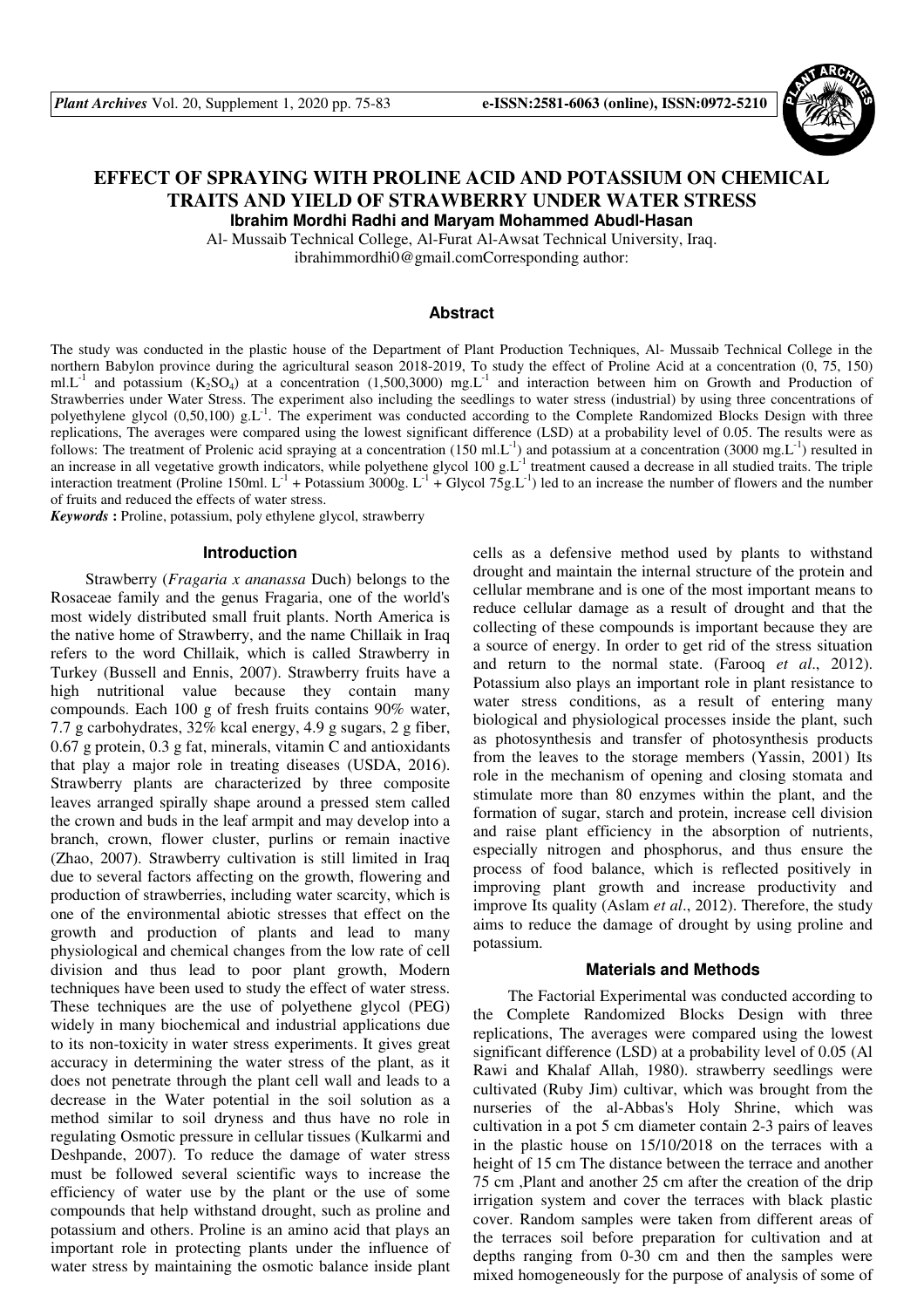the chemical and physical traits of the soil Table (1). Seedlings were exposed to water stress (drought) by adding polyethene glycol to the root zone of plants and in three concentrations (0,50,100)  $g.L^{-1}$  and Which it's symbolized by (G0, G1, G2) respectively The seedlings were sprayed with proline at a concentration of  $(0, 75,150)$  ml<sup>-1</sup> and Which it's symbolized by (P0, P1, P2) respectively. After Two days spraying with potassium  $(K_2SO_4)$  with three concentrations  $(0.1500, 3000)$  mg. L<sup>-1</sup> and Which it's symbolized by (K0, K1, K2) respectively. To reduce the negative effects resulting from water stress in the early morning and until wetness and sprayed treatment compared to distilled water only, using a hand sprayer capacity (5 liters) and was added with each concentration (1 ml) of the dishwashing solution to break the surface tension, with rate of three sprayings, the distance between spraying and another is 20 days. The following measurements were taken: The leaves Content of Chlorophyll (SPAD Unit) by Chlorophyll meter type SPAD\_502, Proline acid content according to (Bates *et al.*, 1973, Protein content according to Kaldal (Jackson, 1958), Number of flowers, Number of fruits, Total plant yield.

**Table 1 :** Some Physical and Chemical traits of Soil Before cultivation

| <b>Values</b> | <b>Units</b> | <b>Traits</b>           |
|---------------|--------------|-------------------------|
| 6             | %            | Clay                    |
| 10            | $\%$         | Silt                    |
| 84            | $\%$         | sand                    |
|               | silt loam    | Soil Textures           |
| 7.20          | $ds.m^{-1}$  | EC                      |
| 6.80          |              | Ph                      |
| 22.05         | $mg.k^{-1}$  | Nitrogen availability   |
| 7.00          | $mg.k^{-1}$  | phosphorus availability |
| 120           | $mg.k^{-1}$  | Potassium availability  |
| 8.75          | $mg.k^{-1}$  | <b>Nitrates</b>         |

## **Results**

#### **The leaves Content of Chlorophyll (SPAD Unit)**

Table (2) indicates that the treatment (P2) was significantly excelled which amounted to (19.33 SPAD), compared with the control treatment (P0) which amounted to (17.57 SPAD). The spraying with Potassium led to a significant increase in the leaves Content of Chlorophyll in strawberry leaves. The treatment (K2) was significantly excelled which gave amounted to (19.35 SPAD), compared to the control treatment (K0) which amounted to (17.69 SPAD). The results also showed that the leaves Content of Chlorophyll was significantly affected by the adding of polyethene glycol. The control treatment (G0) was significantly excelled which gave the highest average amounted to (20.45 SPAD), while treatment G2 gave the lowest the leaves Content of Chlorophyll (16.49 SPAD). Biinteraction factors differed significantly between proline and potassium spraying. The P2K2 treatment showed the highest average of The leaves Content of Chlorophyll amounted to 21.91 (SPAD), while the control treatment gave P0K1 (17.09 SPAD). The treatment of P2G0 was significantly excelled in increasing the leaves content of chlorophyll which amounted to (22.28 SPAD), while the interaction treatment P0G2 gave the lowest average of this trait amounted to (14.86 SPAD). The relative chlorophyll content in the leaves was given (21.92SPAD), while the leaves content of chlorophyll of strawberries was decreased when treatment K0G2 which

amounted to (15.00SPAD). The interaction between the study factors had a significant effect on the leaf content of chlorophyll. The treatment of triple interaction  $(P2 + K2 +$ G0) was significantly excelled which gave the highest average the leaf content of chlorophyll amounted to(25.03 SPAD) compared to the treatment  $P0 + K1 + G2$  which gave the lowest average of these. traits which amounted to (13.83 SPAD).

### The leaves content of Proline acid ( $\mu$ mol g dry weight <sup>-1</sup>)

Table (3) showed that the adding of proline to the leaves caused the increase of The leaves content of Proline. The treatment (P2) significantly increased which amounted to  $(27.03 \text{ \mu mol g dry weight}^{-1})$  compared to the control treatment (P0) amounted to  $(20.36 \mu mol g$  dry weight<sup>-1</sup>). The results also showed the effective effect of potassium spraying on the increase of proline content, as it excelled the treatment of K2 and gave the highest amount of proline in the leaves (25.35 µmol g dry weight<sup>-1</sup>), while treatment K0 recorded the lowest amount of proline in the leaves amounted to (21.68  $\mu$ mol g dry weight<sup>-1</sup>). The results also showed that polyethene glycol has a significant role in increasing the proline content, as it excelled the treatment of G2 and gave the highest amount of proline in the leaves  $(31.11 \text{ mm})$  g dry weight<sup>-1</sup>), compared to the control treatment  $G_0$  which gave amounted to  $(17.13 \text{ \mu mol g dry weight}^{-1})$  Table  $(3)$  shows there was a synergistic effect between the Bi-interaction treatments. The results showed that the interaction treatment (P2K2) was significantly which gave the highest proline in the leaves amounted to  $(29.03 \text{ \mu mol g dry weight}^{-1})$ , The control treatment P0K0 gave the lowest proline content amounted to  $(18.58 \text{ mm})$  g dry weight  $^{-1}$ ). The interaction between proline and glycol  $(G * P)$  also showed a significant increase in the leaves the content of Proline, The P2G2 treatment recorded the highest average amounted to (34.41 umol g dry weight  $^{-1}$ ), compared to the control treatment (P0G0) which gave (13.99  $\mu$ mol g dry weight  $^{-1}$ ). While the interaction between potassium and glycol  $(G * K)$  had a significant effect on strawberry leaves content of proline, The treatment K2G2 was recorded average amounted to (33.36  $\mu$ mol g dry weight<sup>-1</sup>), compared to the control treatment which gave the lowest amounted to  $(15.57 \text{ cm} \text{ cm}^{-1})$ . The triple interaction between the study factors (Proline \* Glycol \* Potassium) had a significant effect on increasing the leaves content of Proline. The interaction treatment P2K2G2 significantly increased which gave the highest amount of proline in the leaves  $(37.31 \text{ \mu mol g dry weight}^{-1})$ , compared with the control treatment P0K0G0 which gave the average amounted to  $(11.62 \mu \text{mol g dry weight}^{-1})$ .

#### **The Percentage of protein in leaves (%)**

Table (4) shows that the adding of Proline caused a significant increase in the percentage of protein, where The treatment (P2) significantly increased which gave the highest percentage of protein (20.11%), while the control treatment P0 gave the lowest percentage of protein in the leaves amounted to (19.21%). The results in Table (4) also shows the effective effect of potassium spraying in increasing the percentage of protein in the leaves, where the treatment (K2) significantly excelled which gave the average amounted to (20.24%), compared with the control treatment (K0) amounted to (18.87%). While the results show that polyethene glycol has a significant effect in reducing the percentage of protein in the leaves, where the control treatment( G0 ) was excelled which gave the highest percentage of protein in the leaves amounted to (20.36%),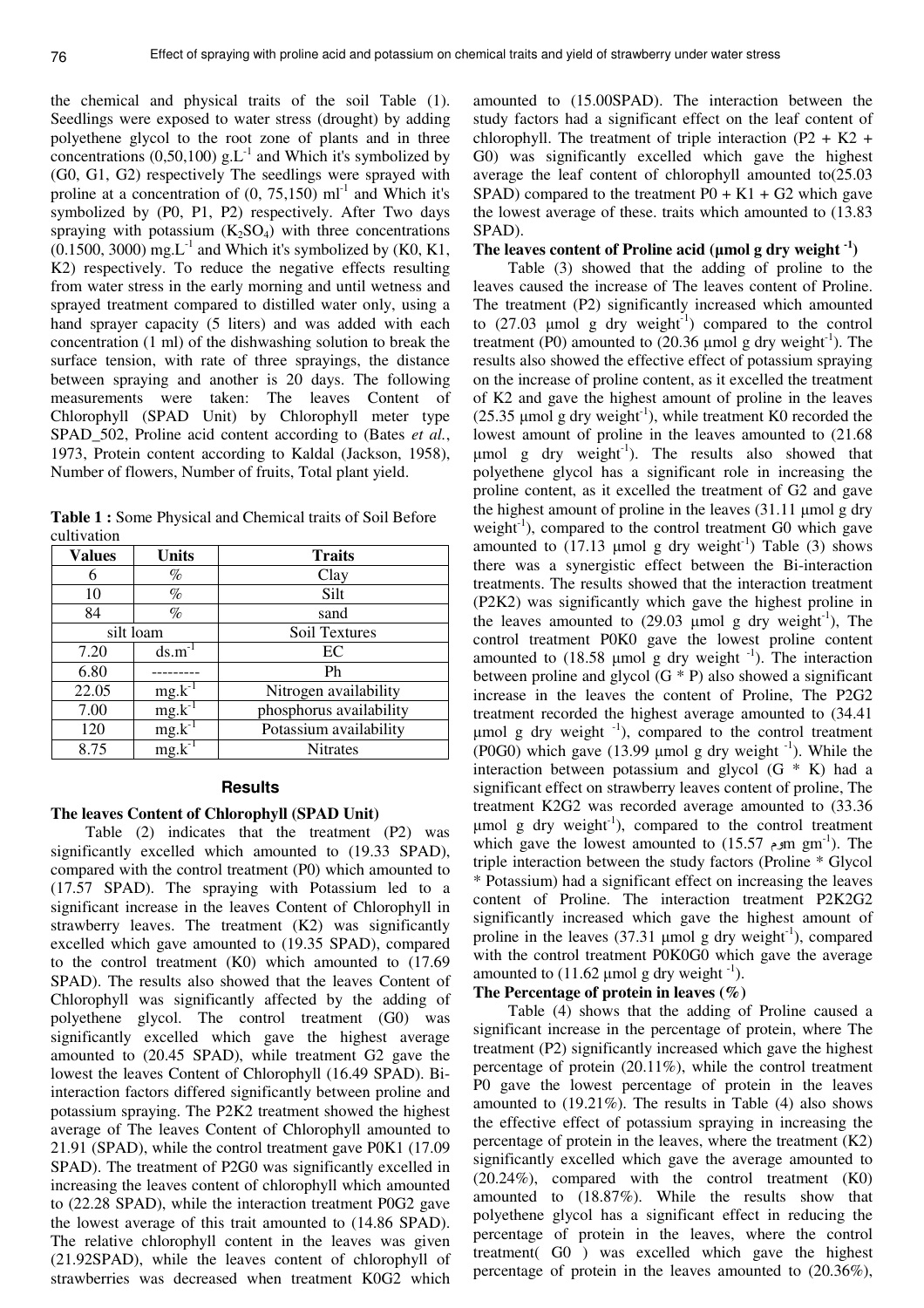while treatment G1 gave the lowest percentage of protein in the leaves (19.18%). The results also showed a significant increase in the percentage of protein, The interaction treatment (P2K2) was excelled which gave the highest percentage of the protein amounted to (20.87%), compared with the control treatment (P0K0) which gave the lowest percentage of the protein amounted to (18.25%). The interaction between proline and glycol (G \* P) achieved a significant increase in the Percentage of protein in leaves, the treatment (P2G0) which gave the average amounted to (21.25%), compared to the treatment P0G2, which gave the lowest percentage of protein in the leaves amounted to (18.64%). While the interaction between potassium and glycol  $(G * K)$  had a significant effect in increase of the percentage of protein in strawberry leaves, where the treatment K2G0 gave the highest percentage of protein in the leaves amounted to (21.87%), compared with treatment K0G2, which gave the lowest percentage of protein in the leaves amounted to (18.41 %). Table (4) shows the presence of significant triple interaction between the factors studied, where the interaction treatment  $(P2 + K2 + G0)$  was significantly which gave the highest percentage of protein in the leaves amounted to  $(24.06\%)$ , while treatment (P0 + K0 + G2) gave the lowest percentage of protein amounted to  $(17.49\%).$ 

## **The number of flowers (Flower.plant-1)**

Proline was significantly affected by reducing water stress and increasing the total number of flowers. Table (5), The treatment (P2) was significantly increased which gave the highest the number of flowers amounted to (24.85 Flower.plant<sup>-1</sup>), while the control treatment gave the lowest number of flowers mounted to $(19.63 \text{ Flower}, \text{plant}^{-1})$ . While the potassium spraying significantly effects increase the number of flowers on the plant, where the treatment K2 significantly which gave the highest number of flowers amounted to  $(23.31 \text{ Flower}, \text{plant}^{-1})$ , compared to the control treatment (K0) which recorded the lowest number of flowers amounted to  $(21.02 \text{ Flower}, \text{plant}^{-1})$ , While polyethene glycol was a significant effect on the number of flowers, The results showed the significance excelled of the control treatment (G0) gave the highest number of flowers amounted to (23.87 Flower.plant<sup>-1</sup>), while the treatment  $(G2)$  gave the lowest number of flowers on the plant amounted to (18.77 Flower.plant<sup>-1</sup>). bi-interactions between the study factors caused significant effects on the number of flowers,. As the results showed the excelled of the interaction treatment (P2K2) which gave the highest number of flowers on the plant amounted to  $(27.39 \text{ Flower}, \text{plant}^{-1})$ , while the control treatment (P0K0) gave the lowest number of flowers amounted to $(18.06$  Flower.plant<sup>-1</sup>). The treatment (P2G1) achieved a significant increase in the number of flowers of the strawberry plant amounted to  $(27.23 \text{Flower.plant}^{-1})$ , compared with the treatment (P0G2) which gave the lowest number of flowers amounted to  $(16.18 \text{ Flower}, \text{plant}^{-1})$ . While the interaction between potassium and glycol  $(G * K)$  had a significant effect on the number of flowers of strawberry plant, The treatment (K2G0) recorded the highest number of flowers  $(27.53 \text{Flower.plant}^{-1})$ , compared to the control treatment (K0G0) which gave the lowest number of flowers  $(17.28$  Flower.plant<sup>-1</sup>). The triple interaction between the study factors (proline \* glycol \* and potassium) had a significant effect on the number of flowers, interaction treatment  $(P2 + K2 + G1)$  was significantly excelled which gave the average amounted to  $(34.83 \text{ Flower}, \text{plant}^{-1})$ , while

treatment  $(P0 + K0 + G2)$  gave the lowest number of flowers amounted to  $(11.93 \text{ Flower}, \text{plant}^{-1})$ .

# **The number of fruits (fruit. plant-1)**

Table (6) shows that the number of fruits increased significantly when sprayed with treatment (P2) which gave  $(10.12 \text{ fruit. plant}^{-1})$  compared to the control treatment P0 which gave  $(9.34 \text{ fruit. plant}^{-1})$ . The same results showed that there was a significant effect on potassium spraying in increasing the number of strawberries, where the treatment (K2) was excelled and gave the highest number of fruits amounted to  $(10.04 \text{ fruit. plant}^{-1})$ , while the control treatment gave the lowest number of fruits amounted to (9.54 fruit. plant-1). The results of the same table also showed a significant effect for the adding of polyethene glycol .As the control treatment (G0)was excelled which gave (9.87 fruit. plant<sup>-1</sup>), while the treatment (G2) gave the lowest number of fruits amounted to  $(9.52 \text{ fruit. plant}^{-1})$ . Bi-interaction treatment also achieved an increase in the average of the number of fruits. The P2K2 treatment recorded an increase amounted to  $(10.74 \text{ fruit. plant}^{-1})$ , compared to the control treatment P0K0 which gave  $(9.01 \text{ fruit. plant}^{-1})$ . The interaction treatment between proline and glycol (P2G1) recorded the highest number of fruits amounted to (10.69 fruit-1), excelling to the treatment (P1G2) which gave (9.43 fruit.  $plant^{-1}$ ). While the interaction treatment between potassium and glycol (K2G0) recorded the highest average number of fruits amounted to  $(11.13 \text{ fruit. plant}^{-1})$ , excelling to the treatment (K2G2) which gave the lowest value (9.49 fruit.  $\text{plant}^{-1}$ ). the triple interaction between the study factors had a significant effect on the average of the number of fruits, The interaction treatment  $(P2 + K2 + G1)$  which gave the value amounted to  $(12.63$  fruit. plant<sup>-1</sup>). While treatment  $P0 + KO + GO$  recorded a decrease in the average number of fruits amounted to  $(8.10 \text{ fruit. plant}^{-1})$ .

#### **The plant yield (g. plant-1)**

Plant yield represents the final result of all physiological processes during plant life, including the manufacture of photosynthesis products and then the total plant yield. The results of Table (7) indicate that treatment (P2) was significantly excelled which gave  $(79.43 \text{ g. plant}^{-1})$ , compared with the control treatment (P0) which recorded the average amounted to  $(69.64 \text{ g. plant}^{-1})$ . While the results showed that the treatment (K2)was excelled the increase in yield amounted to  $(76.46 \text{ g. plant}^{-1})$ , compared with the control treatment (K0) which gave  $(73.79 \text{ g. plant}^{-1})$ , while the results showed that the adding of a polyethene to glycol significantly in reducing the plant yield  $(g. plant<sup>-1</sup>)$  as a result of stress caused by, The results showed that the control treatment (G0) was significantly excelled which gave (82.83 g. plant<sup>-1</sup>), compared with treatment (G2), which recorded the lowest plant yield amounted to  $(67.44 \text{ g. plant}^{-1})$ . The results also showed that the interaction between proline and potassium  $(P * K)$  had a significant effect on plant yield  $(g.$ plant<sup>-1</sup>). The treatment (P2K2) was excelled and gave the highest average of the plant yield amounted to (82.70 g. plant<sup>-1</sup>). While treatment (P0K0) gave the lowest the plant yield  $(68.81 \text{ g. plant}^{-1})$ . The treatment  $(P2G0)$  achieved a significant increase in the plant yield  $(86.18 \text{ g. plant}^{-1})$ , excelling to the treatment P0G2, which gave the lowest plant yield (58.14 g. plant<sup>-1</sup>). The interaction treatment K2G0 gave a significant increase in the plant yield  $(85.53 \text{ g plant}^{-1})$ compared to the treatment K0G2, which gave the lowest the plant yield(66.88 g. plant<sup>-1</sup>). The Triple interaction recorded significant differences between the study factors, where the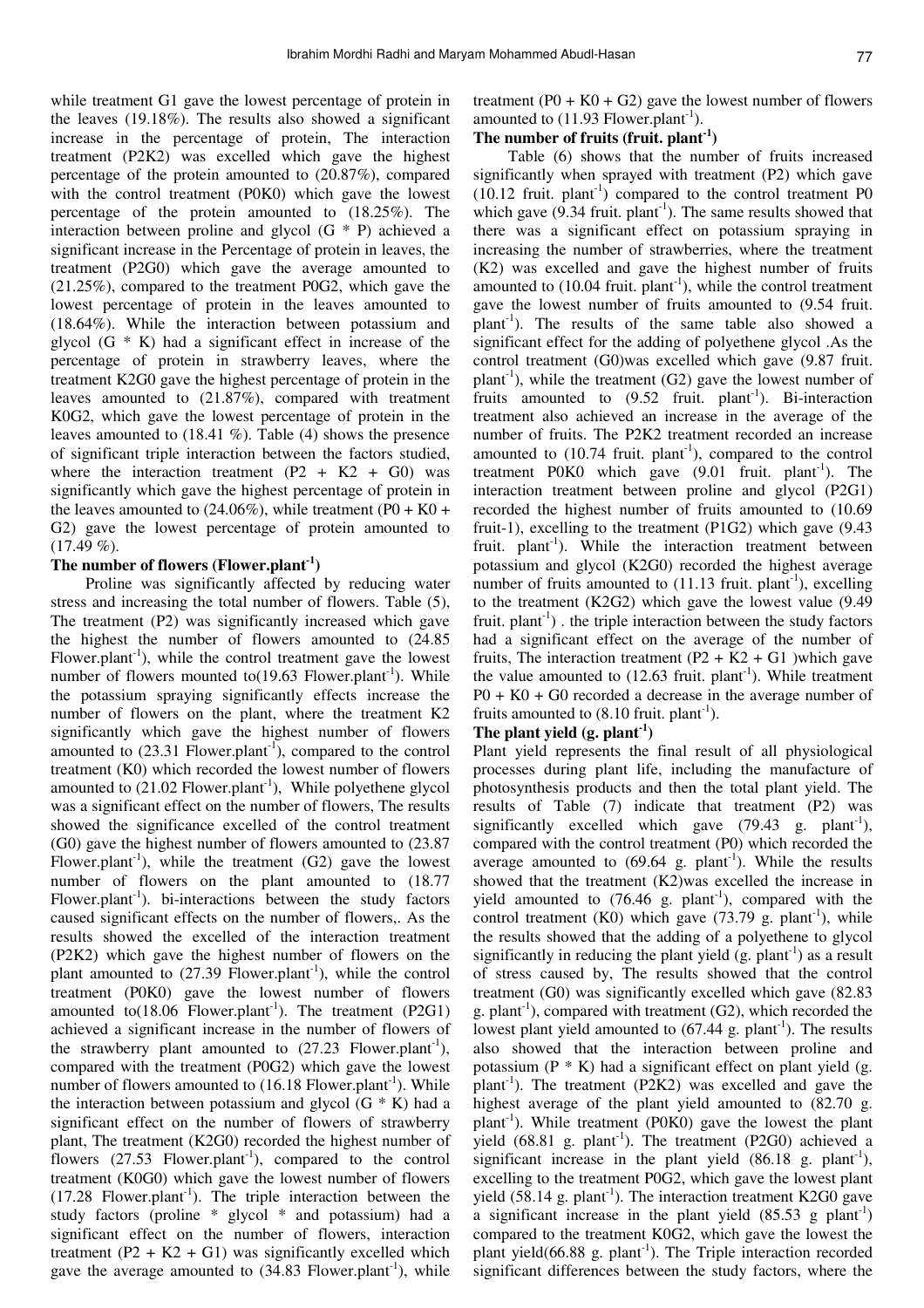triple interaction treatment (P2 + K2 + G0) achieved a significant increase which gave the average amounted to

 $(91.20 \text{ g. plant}^{-1})$  and treatment P0K0G2 gave the lowest yield amounted to  $(57.30 \text{ g. plant}^{-1})$ .

**Table 2 :** Effect of Proline and Potassium Acid Spraying and Adding of Polyethene glycol and their interaction on The leaves Chlorophyll Content under Water Stress (SPAD unit)

| <b>Proline</b>  | Potassium                          | Polyethene glycol $(g.L^{-1})$ | Average |                |             |
|-----------------|------------------------------------|--------------------------------|---------|----------------|-------------|
| $(ml^{-1})$     | $(mg^{-1})$                        | G0                             | G1      | G <sub>2</sub> | $P*K$       |
|                 | K <sub>0</sub>                     | 18.63                          | 17.63   | 15.03          | 17.10       |
| P <sub>0</sub>  | K1                                 | 20.93                          | 16.50   | 13.83          | 17.09       |
|                 | K2                                 | 21.27                          | 18.60   | 15.70          | 18.52       |
|                 | K <sub>0</sub>                     | 18.67                          | 19.13   | 16.60          | 18.13       |
| <b>P1</b>       | K1                                 | 18.27                          | 17.53   | 17.87          | 17.89       |
|                 | K2                                 | 19.47                          | 18.00   | 15.37          | 17.61       |
|                 | K <sub>0</sub>                     | 21.53                          | 18.60   | 13.37          | 17.83       |
| P <sub>2</sub>  | K1                                 | 20.27                          | 14.20   | 20.23          | 18.23       |
|                 | K2                                 | 25.03                          | 20.27   | 20.43          | 21.91       |
|                 | <b>LSD 0.05</b>                    |                                | 1.67    |                |             |
|                 | Average                            |                                |         |                |             |
|                 |                                    |                                |         |                | $\mathbf P$ |
|                 | P <sub>0</sub>                     | 20.28                          | 17.58   | 14.86          | 17.57       |
|                 | <b>P1</b>                          | 18.80                          | 18.22   | 16.61          | 17.88       |
|                 | P <sub>2</sub>                     | 22.28                          | 17.69   | 18.01          | 19.33       |
|                 | <b>LSD 0.05</b>                    | 1.67                           |         |                | 0.96        |
|                 |                                    | Potassium* Polyethene glycol   |         |                | Average     |
|                 |                                    |                                |         |                | $\mathbf K$ |
|                 | K <sub>0</sub>                     | 19.61                          | 18.46   | 15.00          | 17.69       |
| K1              |                                    | 19.82                          | 16.08   | 17.31          | 17.74       |
|                 | K2                                 |                                | 18.96   | 17.17          | 19.35       |
|                 | <b>LSD0.05</b>                     |                                | 1.67    |                | 0.96        |
|                 | <b>Average (Polyethene glycol)</b> | 20.45                          | 17.83   | 16.49          |             |
| <b>LSD 0.05</b> |                                    |                                | 0.96    |                |             |

**Table 3 :** Effect of Proline and Potassium Acid Spraying and Adding of Polyethene glycol and their interaction in Proline Acid Content in Leaves under Water Stress ( $\mu$ mol g dry weight<sup>-1</sup>)

| <b>Proline</b> | Potassium                          | w<br>$\circ$<br>Polyethene glycol $(g.L^{-1})$ | Average |                |                    |  |
|----------------|------------------------------------|------------------------------------------------|---------|----------------|--------------------|--|
| $(ml^{-1})$    | $(mg^{-1})$                        | G <sub>0</sub>                                 | G1      | G <sub>2</sub> | $P*K$              |  |
|                | K <sub>0</sub>                     | 11.62                                          | 18.66   | 25.44          | 18.58              |  |
| P <sub>0</sub> | K1                                 | 14.72                                          | 19.33   | 27.78          | 20.61              |  |
|                | K2                                 | 15.64                                          | 20.55   | 29.48          | 21.89              |  |
|                | K <sub>0</sub>                     | 15.10                                          | 20.16   | 29.25          | 21.50              |  |
| <b>P1</b>      | K1                                 | 17.57                                          | 22.54   | 31.55          | 23.89              |  |
|                | K2                                 | 18.25                                          | 23.86   | 33.29          | 25.13              |  |
|                | K <sub>0</sub>                     | 19.97                                          | 23.66   | 31.28          | 24.97              |  |
| P <sub>2</sub> | K1                                 | 20.30                                          | 26.32   | 34.66          | 27.09              |  |
|                | K2                                 | 21.02                                          | 28.77   | 37.31          | 29.03              |  |
|                | <b>LSD 0.05</b>                    |                                                | 2.89    |                |                    |  |
|                |                                    | <b>Proline* Polyethene glycol</b>              | Average |                |                    |  |
|                |                                    |                                                |         |                | P                  |  |
|                | P <sub>0</sub>                     | 13.99                                          | 19.51   | 27.57          | 20.36              |  |
|                | <b>P1</b>                          | 16.97                                          | 22.19   | 31.36          | 23.51              |  |
|                | P <sub>2</sub>                     | 20.43                                          | 26.25   | 34.41          | 27.03              |  |
|                | <b>LSD 0.05</b>                    | 0.79                                           |         |                | 0.5                |  |
|                |                                    | Potassium* Polyethene glycol                   |         |                | Average            |  |
|                |                                    | 15.57                                          |         |                | K                  |  |
|                | K <sub>0</sub>                     |                                                | 20.83   | 28.66          | $\overline{21.68}$ |  |
| K1             |                                    | 17.53                                          | 22.73   | 31.33          | 23.86              |  |
| K2             |                                    | 18.30                                          | 24.39   | 33.36          | 25.35              |  |
|                | <b>LSD 0.05</b>                    |                                                | 0.79    |                | 0.5                |  |
|                | <b>Average (Polyethene glycol)</b> | 17.13                                          | 22.65   | 31.11          |                    |  |
|                | <b>LSD 0.05</b>                    |                                                | 0.5     |                |                    |  |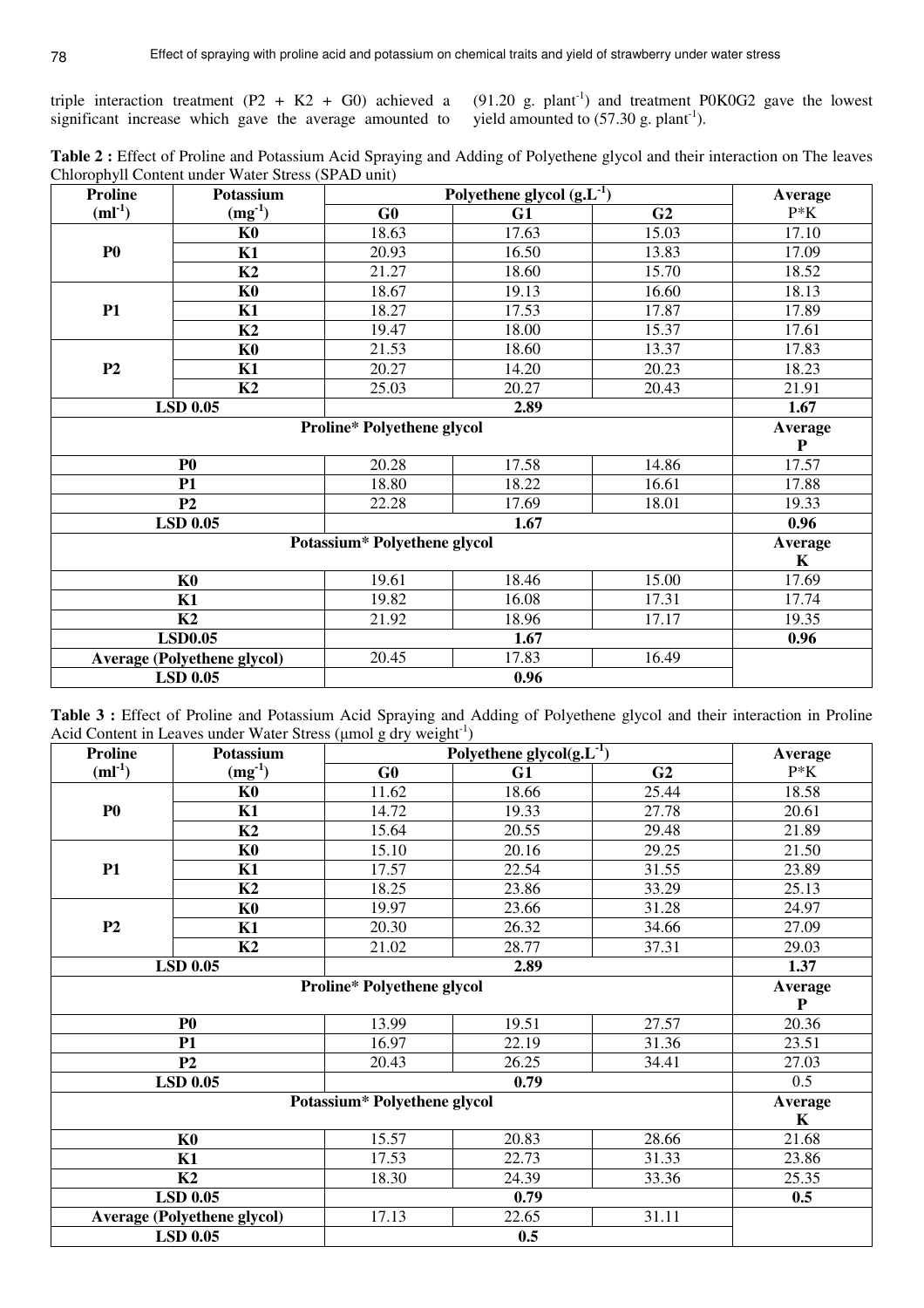| <b>Proline</b>                    | Potassium                          | Polyethene glycol $(g.L^{-1})$ | Average |                |             |  |  |
|-----------------------------------|------------------------------------|--------------------------------|---------|----------------|-------------|--|--|
| $(ml^{-1})$                       | $(mg^{-1})$                        | G <sub>0</sub>                 | G1      | G <sub>2</sub> | $P*K$       |  |  |
|                                   | K <sub>0</sub>                     | 18.15                          | 19.12   | 17.49          | 18.25       |  |  |
| <b>P0</b>                         | K1                                 | 20.15                          | 18.06   | 20.00          | 19.40       |  |  |
|                                   | K2                                 | 21.21                          | 20.30   | 18.42          | 19.98       |  |  |
|                                   | K <sub>0</sub>                     | 19.54                          | 19.19   | 17.84          | 18.86       |  |  |
| <b>P1</b>                         | K1                                 | 20.13                          | 20.33   | 19.21          | 19.89       |  |  |
|                                   | K2                                 | 20.33                          | 20.15   | 19.12          | 19.87       |  |  |
|                                   | K <sub>0</sub>                     | 20.38                          | 18.19   | 19.89          | 19.49       |  |  |
| P <sub>2</sub>                    | K1                                 | 19.32                          | 20.16   | 20.44          | 19.97       |  |  |
|                                   | K2                                 | 24.06                          | 17.10   | 21.45          | 20.87       |  |  |
|                                   | <b>LSD 0.05</b>                    |                                | 2.89    |                |             |  |  |
| <b>Proline* Polyethene glycol</b> |                                    |                                |         |                | Average     |  |  |
|                                   |                                    |                                |         |                | $\mathbf P$ |  |  |
|                                   | P <sub>0</sub>                     | 19.84                          | 19.16   | 18.64          | 19.21       |  |  |
|                                   | <b>P1</b>                          | 20.00                          | 19.89   | 18.72          | 19.54       |  |  |
|                                   | P <sub>2</sub>                     | 21.25                          | 18.48   | 20.59          | 20.11       |  |  |
|                                   | <b>LSD 0.05</b>                    | 0.78                           |         |                | 0.42        |  |  |
|                                   |                                    | Potassium* Polyethene glycol   |         |                | Average     |  |  |
|                                   |                                    | 19.36                          |         |                | K           |  |  |
|                                   | K <sub>0</sub>                     |                                | 18.83   | 18.41          | 18.87       |  |  |
| K1                                |                                    | 19.87<br>21.87                 | 19.52   | 19.88          | 19.76       |  |  |
|                                   | K <sub>2</sub>                     |                                | 19.18   | 19.67          | 20.24       |  |  |
|                                   | <b>LSD 0.05</b>                    |                                | 0.78    |                | 0.42        |  |  |
|                                   | <b>Average (Polyethene glycol)</b> | 20.36                          | 19.18   | 19.32          |             |  |  |
| <b>LSD 0.05</b>                   |                                    |                                | 0.42    |                |             |  |  |

**Table 4 :** Effect of Proline and Potassium Acid Spraying and Adding of Polyethene glycol and their interaction in the percentage of Protein under Water Stress (%)

| Table 5 : Effect of Proline and Potassium Acid Spraying and Adding of Polyethene glycol and their interaction in the number |  |
|-----------------------------------------------------------------------------------------------------------------------------|--|
| of flowers under Water Stress (Flower.plant <sup>-1</sup> )                                                                 |  |

| <b>Proline</b> | of the webs and criterial problems $(1.10 \text{ m})$<br>Potassium | Polyethene glycol $(g.L^{-1})$    | Average |                |             |  |  |
|----------------|--------------------------------------------------------------------|-----------------------------------|---------|----------------|-------------|--|--|
| $(ml^{-1})$    | $(mg^{-1})$                                                        | G0                                | G1      | G <sub>2</sub> | $P*K$       |  |  |
|                | K <sub>0</sub>                                                     | 22.40                             | 19.83   | 11.93          | 18.06       |  |  |
| P <sub>0</sub> | K1                                                                 | 21.30                             | 19.30   | 17.93          | 19.51       |  |  |
|                | K2                                                                 | 24.07                             | 21.20   | 18.67          | 21.31       |  |  |
|                | K <sub>0</sub>                                                     | 22.33                             | 21.63   | 19.60          | 21.19       |  |  |
| <b>P1</b>      | K1                                                                 | 22.00                             | 22.60   | 18.47          | 21.02       |  |  |
|                | K2                                                                 | 23.70                             | 20.70   | 19.33          | 21.24       |  |  |
|                | K <sub>0</sub>                                                     | 27.37                             | 23.77   | 20.30          | 23.81       |  |  |
| P2             | K1                                                                 | 27.53                             | 23.20   | 19.47          | 23.40       |  |  |
|                | K2                                                                 | 24.13                             | 34.83   | 23.20          | 27.39       |  |  |
|                | <b>LSD 0.05</b>                                                    |                                   | 2.89    |                |             |  |  |
|                |                                                                    | <b>Proline* Polyethene glycol</b> |         |                | Average     |  |  |
|                |                                                                    |                                   |         |                | P           |  |  |
|                | P <sub>0</sub>                                                     | 22.59                             | 20.11   | 16.18          | 19.63       |  |  |
|                | <b>P1</b>                                                          | 22.68                             | 21.64   | 19.13          | 21.15       |  |  |
|                | P <sub>2</sub>                                                     | 26.34                             | 27.23   | 20.99          | 24.85       |  |  |
|                | <b>LSD 0.05</b>                                                    |                                   | 1.54    |                |             |  |  |
|                |                                                                    | Potassium* Polyethene glycol      |         |                | Average     |  |  |
|                |                                                                    | 24.03                             |         |                | $\mathbf K$ |  |  |
|                | K <sub>0</sub>                                                     |                                   | 21.74   | 17.28          | 21.02       |  |  |
| K1             |                                                                    | 23.61<br>27.53                    | 21.70   | 18.62          | 21.31       |  |  |
|                | K2                                                                 |                                   | 22.01   | 20.40          | 23.31       |  |  |
|                | <b>LSD 0.05</b>                                                    |                                   | 2.67    |                | 1.54        |  |  |
|                | <b>Average (Polyethene glycol)</b>                                 | 23.87                             | 20.56   | 18.77          |             |  |  |
|                | <b>LSD 0.05</b>                                                    |                                   | 1.54    |                |             |  |  |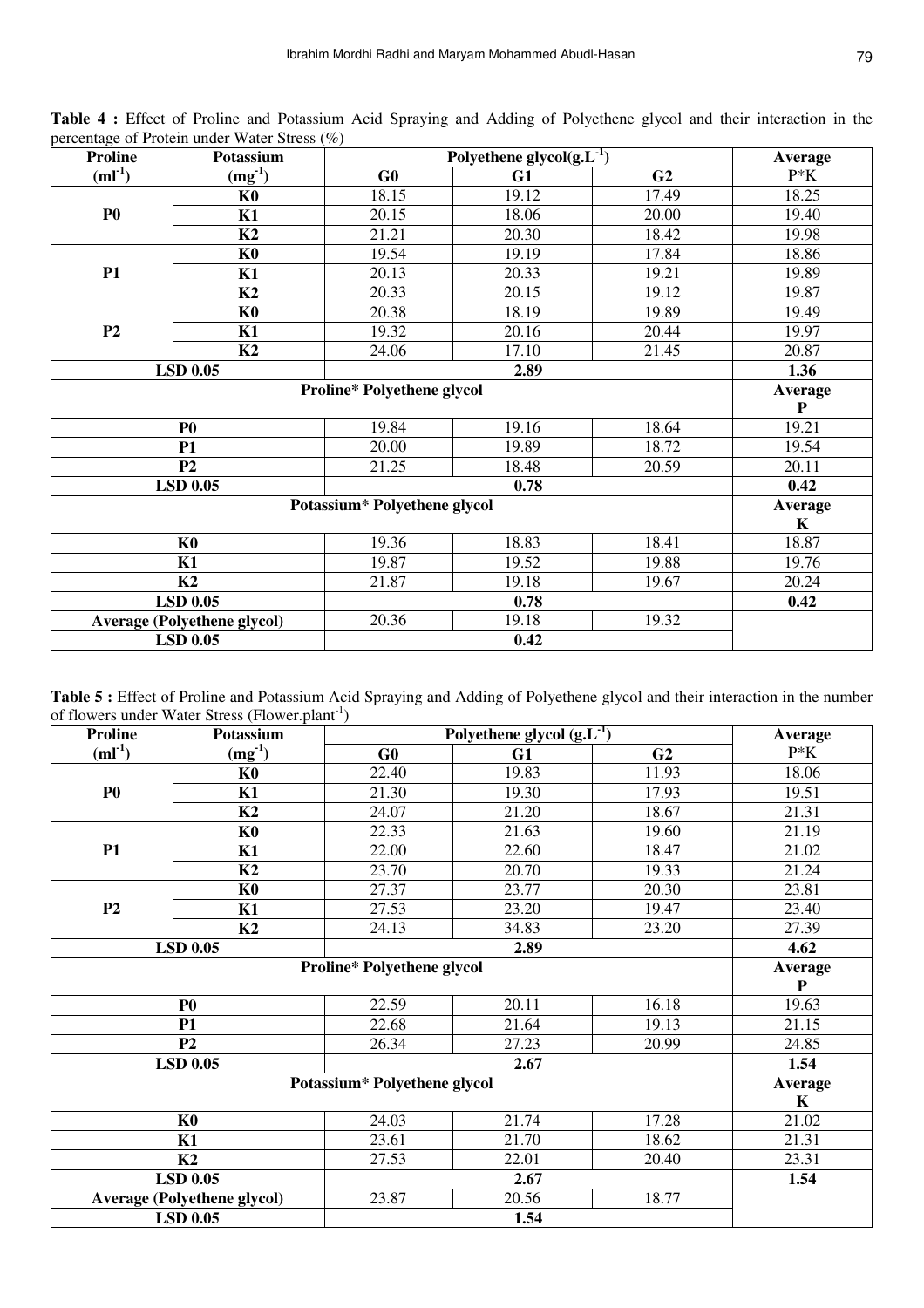| <b>Proline</b>                    | <b>Potassium</b>                   | Polyethene glycol $(g.L^{-1})$ | Average |                |             |  |
|-----------------------------------|------------------------------------|--------------------------------|---------|----------------|-------------|--|
| $(ml^{-1})$                       | $(mg^{-1})$                        | G <sub>0</sub>                 | G1      | G <sub>2</sub> | $P*K$       |  |
|                                   | K <sub>0</sub>                     | 8.10                           | 9.23    | 9.70           | 9.01        |  |
| P <sub>0</sub>                    | K1                                 | 9.63                           | 9.43    | 9.63           | 9.57        |  |
|                                   | K2                                 | 10.33                          | 8.80    | 9.20           | 9.44        |  |
|                                   | K <sub>0</sub>                     | 9.90                           | 9.97    | 9.23           | 9.70        |  |
| <b>P1</b>                         | K1                                 | 9.93                           | 9.90    | 9.43           | 9.76        |  |
|                                   | K2                                 | 10.43                          | 9.73    | 9.63           | 9.93        |  |
|                                   | K <sub>0</sub>                     | 10.40                          | 9.73    | 9.63           | 9.92        |  |
| P <sub>2</sub>                    | K1                                 | 10.30                          | 9.43    | 9.60           | 9.78        |  |
|                                   | K2                                 | 9.97                           | 12.63   | 9.63           | 10.74       |  |
|                                   | <b>LSD 0.05</b>                    |                                | 2.89    |                |             |  |
| <b>Proline* Polyethene glycol</b> |                                    |                                |         |                | Average     |  |
|                                   |                                    |                                |         |                | $\mathbf P$ |  |
|                                   | P <sub>0</sub>                     | 9.36                           | 9.16    | 9.51           | 9.34        |  |
|                                   | 10.09<br>9.87<br>P1                |                                |         | 9.43           | 9.80        |  |
|                                   | P <sub>2</sub>                     | 10.16                          | 10.60   | 9.62           | 10.12       |  |
|                                   | <b>LSD 0.05</b>                    | 0.43                           |         |                | 0.25        |  |
|                                   |                                    | Potassium* Polyethene glycol   |         |                | Average     |  |
|                                   |                                    | 9.47                           |         |                | K           |  |
|                                   | K <sub>0</sub>                     |                                | 9.64    | 9.52           | 9.54        |  |
|                                   | K1                                 |                                | 9.59    | 9.56           | 9.70        |  |
|                                   | K <sub>2</sub>                     |                                | 9.50    | 9.49           | 10.04       |  |
|                                   | <b>LSD 0.05</b>                    |                                | 0.43    |                | 0.25        |  |
|                                   | <b>Average (Polyethene glycol)</b> | 9.86                           | 9.87    | 9.52           |             |  |
|                                   | <b>LSD 0.05</b>                    |                                | 0.25    |                |             |  |

**Table 6 :** Effect of Proline and Potassium Acid Spraying and Adding of Polyethene glycol and their interaction in The number of fruits under Water Stress (fruit. plant<sup>-1</sup>)

| Table 7 : Effect of Proline and Potassium Acid Spraying and Adding of Polyethene glycol and their interaction in The plant |  |  |  |  |
|----------------------------------------------------------------------------------------------------------------------------|--|--|--|--|
| yield under Water Stress $(g.$ plant <sup>-1</sup> )                                                                       |  |  |  |  |

| <b>Proline</b> | $\frac{1}{2}$<br>Potassium         | Polyethene glycol $(g.L^{-1})$    | Average       |                |             |  |  |
|----------------|------------------------------------|-----------------------------------|---------------|----------------|-------------|--|--|
| $(ml^{-1})$    | $(mg^{-1})$                        | G0                                | G1            | G <sub>2</sub> | $P*K$       |  |  |
|                | K <sub>0</sub>                     | 79.17                             | 69.97         | 57.30          | 68.81       |  |  |
| P <sub>0</sub> | K1                                 | 78.73                             | 70.57         | 58.30          | 69.20       |  |  |
|                | K2                                 | 83.20                             | 70.70         | 58.83          | 70.91       |  |  |
|                | K <sub>0</sub>                     | 81.33                             | 77.33         | 67.53          | 75.40       |  |  |
| <b>P1</b>      | K1                                 | 82.30                             | 76.27         | 66.97          | 75.18       |  |  |
|                | K2                                 | 82.20                             | 77.43         | 67.70          | 75.78       |  |  |
|                | K <sub>0</sub>                     | 84.23                             | 71.27         | 74.80          | 76.77       |  |  |
| P2             | K1                                 | 83.10                             | 71.03         | 82.33          | 78.82       |  |  |
|                | K2                                 | 91.20                             | 83.67         | 73.23          | 82.70       |  |  |
|                | <b>LSD 0.05</b>                    |                                   | 2.89          |                |             |  |  |
|                |                                    | <b>Proline* Polyethene glycol</b> | Average       |                |             |  |  |
|                |                                    |                                   |               |                | ${\bf P}$   |  |  |
|                | P <sub>0</sub>                     | 80.37                             | 70.41         | 58.14          | 69.64       |  |  |
|                | <b>P1</b>                          | 81.94                             | 77.01         | 67.40          | 75.45       |  |  |
|                | P <sub>2</sub>                     | 86.18                             | 75.32<br>3.38 | 76.79          | 79.43       |  |  |
|                | <b>LSD 0.05</b>                    |                                   | 1.95          |                |             |  |  |
|                |                                    | Potassium* Polyethene glycol      |               |                | Average     |  |  |
|                |                                    | 81.43                             |               |                | $\mathbf K$ |  |  |
|                | K <sub>0</sub>                     |                                   | 73.06         | 66.88          | 73.79       |  |  |
| K1             |                                    | 81.52<br>85.53                    | 72.42         | 68.87          | 74.27       |  |  |
|                | K2                                 |                                   | 77.27         | 66.59          | 76.46       |  |  |
|                | <b>LSD0.05</b>                     |                                   | 3.38          |                | 1.95        |  |  |
|                | <b>Average (Polyethene glycol)</b> | 82.83                             | 74.25         | 67.44          |             |  |  |
|                | <b>LSD 0.05</b>                    |                                   | 1.95          |                |             |  |  |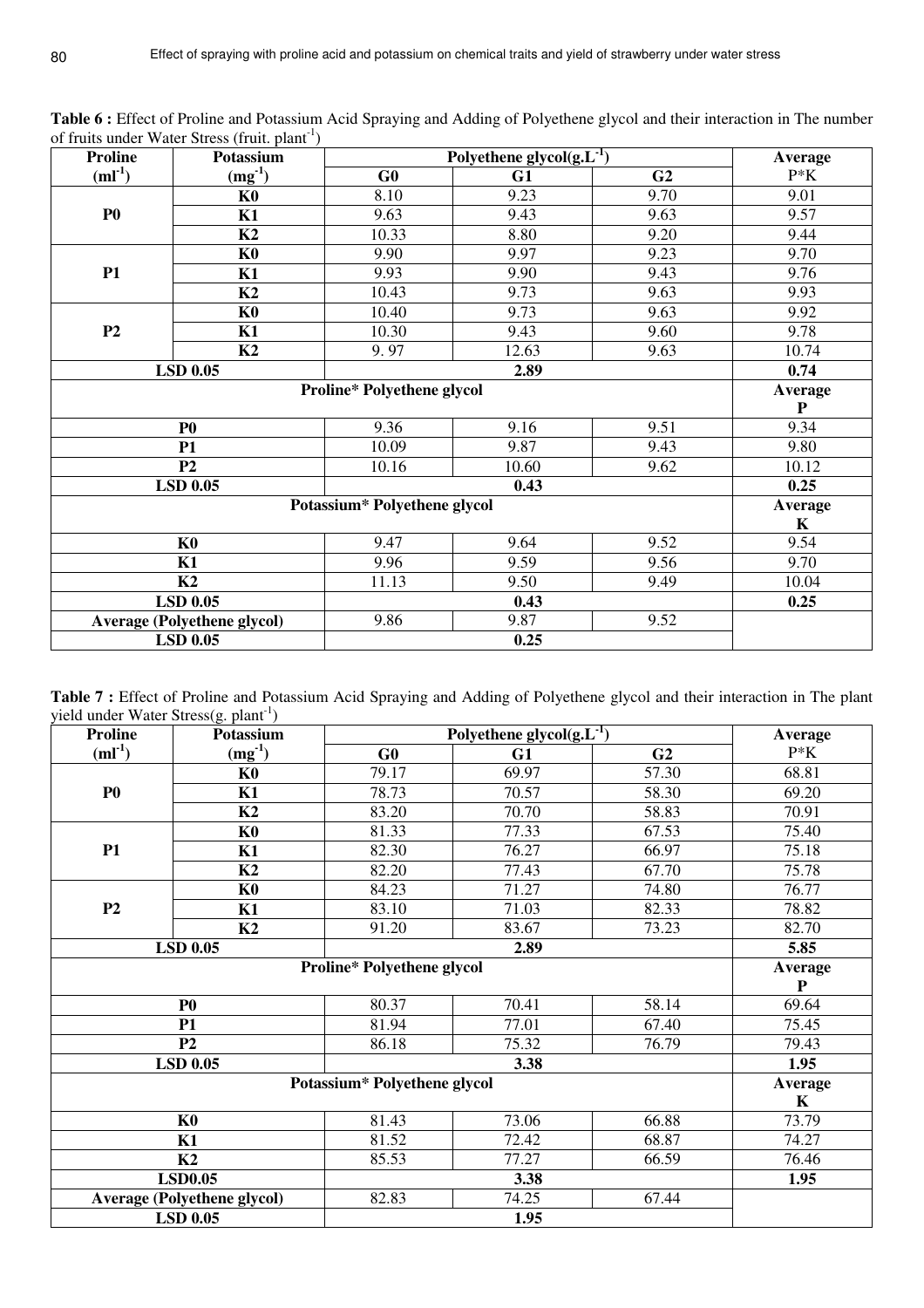## **Discussion**

The reduces the leaves content of chlorophyll in the treatment of polyethene glycol concentrations of 100 g can be due to water stress which negatively affected the photosynthesis activity which is very sensitive to water stress due to Partial or total stomatal closure, which caused a lack of gas exchange, especially  $CO<sub>2</sub>$  which negatively affected On the growth of chloroplasts (Al-Saadi, 2016). This, in turn, reflected negatively on the content of chlorophyll. The decrease in photosynthesis is due to the role of glycol in the decomposition of proteins responsible for the manufacture of chlorophyll a and b, which caused the lack of absorption of nitrogen from the roots in adding to water stress, which caused a shortage of soil water and nutrient readiness, absorption and transport. Into the plant (Al-Hamzawi, 2016 and Neocleous *et al*., 2012). The increase in the leaves content of the proline (Table 3) with the increase in the concentration of polyethene glycol may be due to the that proline is produced from the decomposition of protein under water stress conditions or because of the tendency of the plant to reduce energy consumption on the construction of multiple peptides of proteins of large molecular sizes and converting it to amino acids with shorter molecular weights (Dalila, 2004). Or the increase may be due to the state of osmotic imbalance within the cells exposed to water stress.In order to treating this imbalance, the cells increase the production of proline acid in the cytoplasm of the cells, to counteract the osmotic pressure of the cells with their outer surroundings, this increases their ability to draw water. Also, the decrease in yield traits (Table 5, 6, 7) due to the increase in PEG concentration is due to the reduces of water caused by polyethene glycol and the decrease of biological activity inside the plant, the most important are occurring the damage of chloroplasts and demolition of chlorophyll in the leaves and thus reducing photosynthesis and their products and Impedes the transmission and storage of these products within the fruits, drought also impedes fruit set, pollen death, cause fruit falling (Al-Jebory, 2012). Also, increasing the water stress rates increase the speed of respiration and this is at the expense of photosynthesis process, which leads to the consumption of food stocks and thus reduced the size of fruits and plant product. These results agree with Neocleous *et al*. (2012) on strawberry plant and (Qayyum and Shoaib, 2013) on potato plant and Ziogas and Vasilakakis (2012) on strawberry and Ameri *et al*. (2018). The increase in the percentage of proline (Table 3) may be due to the external adding of proline to the leaves or a natural reaction to water stress, which leads to the accumulation of proline in the leaves, and the accumulation of proline in the leaves lead to an increase in protein (Table 4) because proline is an amino acid, They are the building blocks of proteins. Proteins are long chains of amino acids. These results agree with Jenscen (2014, Taha and Mohamed (2008) found on strawberries and Parvin *et al*. (2015) on strawberries (PAROS) and Sun *et al*. (2015) when studying the effect of proline in reducing the effects of water stress and increasing the chemical properties of strawberry plants. Also, the increase in the yield traits (Table 5, 6 and 7) may be due to the role of proline which increases the process of withdrawing nutrients from the growth medium through a cycle in the osmotic regulation, increasing the osmotic pressure and thus increasing the absorption of water and nutrients that are involved in photosynthesis and increasing the accumulation of nutrients (Hassan, 2012). Increased nutrient transport and photosynthesis products within the plant, leading to increase this traits (Anjum *et al*., 2011). This may be due to the role of proline in increasing the chlorophyll content (Table 2). This is due to the stimulation of chlorophyll as well as in maintaining the enzymatic activity of chloroplasts (Singh *et al*., 1994), thus increasing photosynthesis and nutrient accumulation in fruits (Neri *et al*., 2002) and then increase the fruit traits of the Strawberry. These results agree with Mustafa, (2017) on the strawberry plant Festival and Gulen *et al*. (2018) on strawberries. Al-Saadi, (2013) in his experiment on the cucumber plant. Potassium also plays an important role in increasing the studied traits .It works to regulate the osmotic pressure inside the plant, which helps in increasing the absorption of nutrients that are involved in the formation of proteins and increase the efficiency of photosynthesis and has an important role in the formation of nucleic acids and increase cell division (Elsaged, 2012) It helps in the construction of chlorophyll important in photosynthesis and the formation of sugars and ATP energy compounds, all of which increase the growth and size of the plant. Potassium stimulates cell division and elongation of cells and increases the stability and stiffness of the stems and resistance to bending (Mathis, 2009). It helps in the building of chlorophyll important in photosynthesis and the formation of sugars and ATP energy compounds, all of which affect the growth and plant size (Mathis, 2009) and thus increase the leaves content of chlorophyll (table 2). These results agree with the Taha and Mohammed (2015) on Strawberry and Authors and Galletta (1998) on Strawberry and Jasim (2013). Potassium also has an important role in activating many bioprocesses within the plant, including the manufacture of sugars, as some enzymes participate in the manufacture of sugars and accumulation in fruits. Potassium activates the enzyme Phenylalanine ammonia acid, which converts amino acids to Cinnamic, which alters the course of processes from the formation of amino acids to the formation of phenolic compounds (Gerailoo and Ghasemnezhad, 2011) and thus increase the protein table 4. These results agree with Valentinuzzi *et al*. (2017), Awad *et al*. (2010) and Muslim, (2010) and Eshghi *et al*. (2012) and Rodas *et al*. (2013). Potassium also plays an important role in stimulating fruit growth as it accelerates flowering (Taha and Mohamed, 2010) and Increasing the number of flowers and also works to prevent the fruits falling and improve the quality and early maturity and increase the fruit size and weight of the fruit and increase the number, prevention of disease and has an important role in promoting vegetative and radical growth in addition to the biology role in the process of division and elongation of cells (Niedziela *et al*., 2008), which positively reflected the number of flowers and the number of fruits (Table 5, 6), Potassium also plays a role in activating many enzymes such as Synthetase and Reductase-oxidase ,Hydrogenase enzymes, transportase enzymes, transferase enzymes, Kinases and proteolytic enzymes have an effect on membrane permeability, regulate intracellular PH and improve quality. (Taiz and Zeiger, 2002) These results are consistent with Ebrahimi *et al*. (2012) and Shamaila *et al*. (2016) and Valentinuzzi *et al*. (2017) and Schwarz *et al*. (2018) and Poodeh *et al*. (2015) in their experiment on strawberry plant have found that potassium has an effect on the qualities and yield of strawberry plant.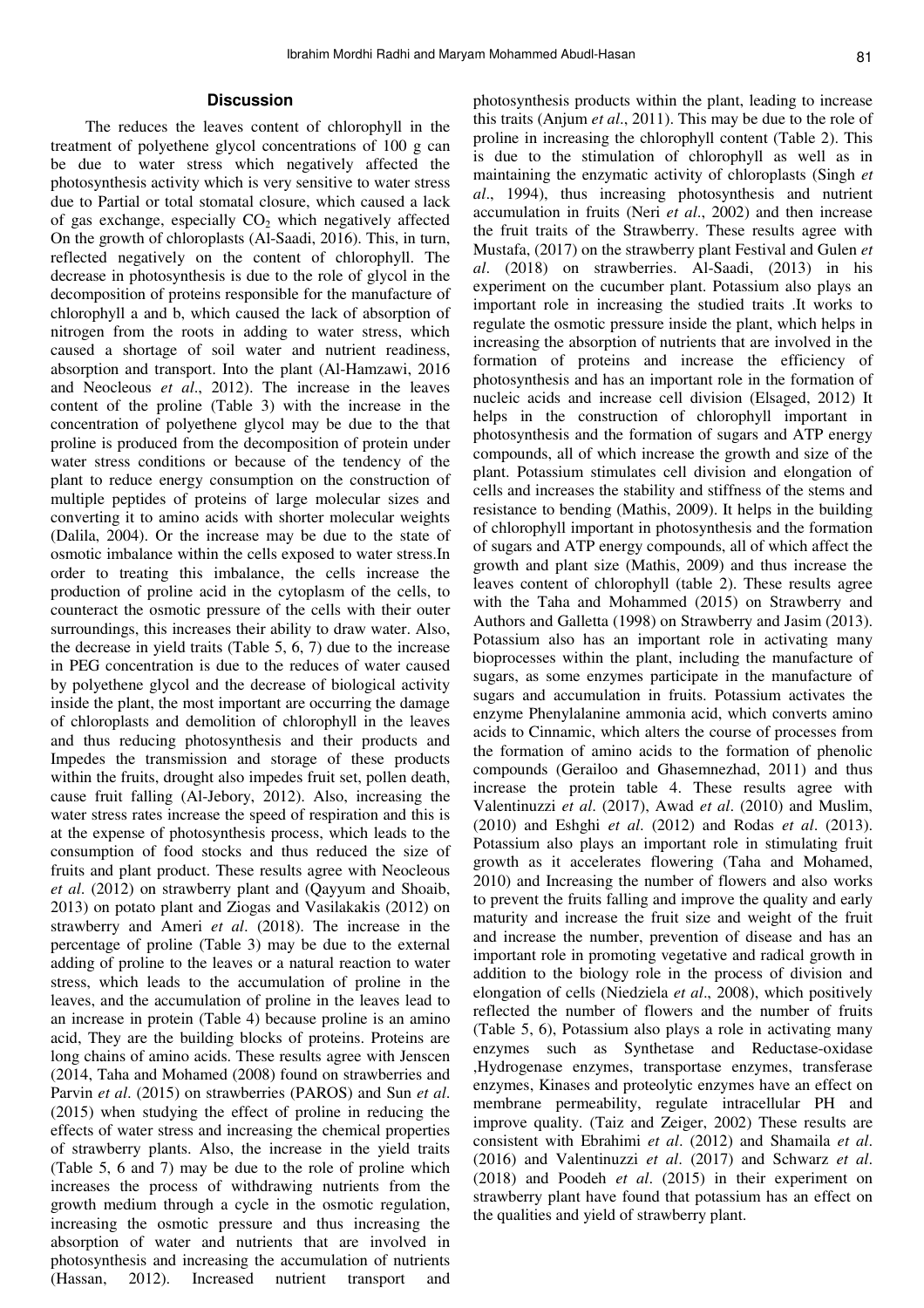## **Conclusions**

It was concluded from this study that there is a synergistic effect between potassium and proline in reducing the effect of water stress and that proline cause increased osmotic pressure and thus open and close stomata as potassium plays an important role in opening and closing stomata and thus increase the process of photosynthesis and manufacture of nutrients important in the growth and production The crop.

#### **References**

- Hassan, R.H. (2012). tolerance Mung bean plant (*Vigna radiate* L.) for drought period by the effect of proline acid. Master Thesis, College of Science, Baghdad University, Iraq.
- Al-Hamzawi, M.K.A. (2016). Abiotic stress in plants. First edition. National Library for Publishing and Distribution.
- Dalila, B. (2004). Study of water potential and its components to explain water movement and cellular growth in plants. Department of Natural Sciences. Algeria.
- Al Rawi, K.M.; Khalaf, A.; Abdul, A.M. (1980). Design and analysis of agricultural experiments. Kutub House for Printing and Publishing, Mosul University.
- Al-Saadi, A.J.H. (2016). The relationship between water stress, cesium and dacinolide hormone in some indicators of vegetative growth and the content of elements in *Coriandnum sativum* L. Journal of Ibn al-Haytham Journal of Pure and Applied Sciences. 29(2): 376-385.
- Al-Saadi, M.M.K. (2013). The Effect of Agriculture and Proline Distances on Growth and *Cucumis sativus* L. Cultivated in Southern Iraq (Basrah Governorate). Maysan Journal of Academic Studies. 5(1): 64-75.
- Mohammed, B.K. and Taha, S.M. (2006). Effect of suitable farming and environment methods for five strawberry varieties in the field of Kurdah Rah Shah and Ainkawa in Erbil: 1; (1) 76-89.
- Muslim, S.M.R. (2008). Physiological study on growth, yield and quality of fruits for some strawberry varieties. Faculty of Agriculture, Banha University.
- Mostaf, K.I. (2017). Study the effect of irrigation with magnetically treated water and spraying with amino acid proline in the growth and yield of strawberry grown in greenhouses. Diyala Journal of Agricultural Sciences. 9(1): 150-161.
- Yassin, B.T. (2001). Fundamentals of Plant Physiology. Faculty of Science, Qatar University, Dar Al Sharq **Press**.
- Jassim, J.S. (2013). Effect of Potassium and Gabriellin on Growth, Yield and Effectiveness of Galactic Plants. Master Thesis. Faculty of Science. Karbala University
- Al-Jebory, E.I. (2012). Effect of water stress on carbohydrate metabolism during *Pisum sativum* seedlings growth. Euphrates Journal of Agriculture Science, 4(4): 1-12.
- Ameri, A.; Davarynejad, G.H.; Moshtaghi, N. and Tehranifar, A. (2018). Polyethylene glycol and chilling overcome Somatic embryogenesis obstacle in *Pyrus communis*. Scientia horticulturae, ( 227): 57-64.
- Anjum, S.A.A.; Xie, X.Y.; Wang, L.C.; Saleem, M.F.; Man, C. and Lei, W. (2011). Morphological, physiological and biochemical responses of plants to drought stress. African J. Agric. Biol., 11(4): 437-442.
- Aslam, M.S.; Choudhary, B.A.; Zair, M.U. and Ijaz, A.S. (2012). The genus ranunculus: a phytochemical and ethno pharmacological review. International Journal of Pharmacy and Pharmaceutical Science. 4(5): 15–22.
- Awad, M.M.; M, R. A., & A, H. E. (2010). Effect of compost, foliar spraying with potassium and boron on growth, yield and fruit quality of strawberry. J. Plant Production, Mansoura University, 1(8): 1101-1112.
- Bibi, S.; Shujaul, M.; Adil, R.; Inayat-ur-rahman, Farhana ijza1, Sohail, Fatab, F. and Raees, K. (2016). The effect of potassium on growth and yield of strawberry (*Fragaria ananassa* ductiesne ex weston dachesne ex rozier) Pak. J. Bot., 48(4): 1407-1413.
- Bussell, W.T. and Ennis, I.L. (2007). Nursery location, planting date, chilling exposure, and bed mulch treatment effects on yield performance of "Camarosa" strawberry (*Fragaria× ananassa* Duch) in Auckland, New Zealand. New Zealand Journal of Crop and Hort. Sci, 35:15-24.
- Chang, K.H.; Wu, R.Y.; Chuang, K.C.; Hsieh, T.F. and Chung, R.S. (2010). Effects of chemical and organic fertilizers on the growth, flower quality and nutrient uptake of *Anthurium andreanum*, cultivated for cut flower production. Scientia Horticulturae, 125(3): 434- 441.
- Ebrahimi, R.S. and Ahmadizadeh, M. (2012). Growth and yield of strawberries under different potassium concentrations of hydroponic system in three substrates. World Appl. Sci. J, 16(10): 1380-1386.
- Farooq, M.H.M.; Wahid, A. and Siddique, K.H.M. (2012). Drought stress in plants: an overview. In Plant responses to drought stress (1-33). Springer, Berlin, Heidelberg.
- El-Sayed, B.A. (2012). Effect of potassium fertilization sources, bulb size and their interactions on growth and flowering of Tuberose (*Polianthus tuberosa* L.). Research Journal of Agriculture and Biological Sciences, 8(2): 250-255.
- Eshghi, S. and Si, M. (2012). Influence of foliar application of volk oil, dormex, gibberellic acid and potassium nitrate on vegetative growth and reproductive characteristics of strawberry cv. 'Merak'. J. Biol. Environ. Sci, 6(16): 35-38.
- Gerailoo, S. and G M., (2011). Effect of Salicylic Acid on Antioxidant Enzyme Activity and Petal Senescence in Yellow Island" Cut Rose Flowers. J. Fruit Ornam. Plant Res., 19(1): 183-193.
- Gulen, H.K.M. and Ergin, S. (2018). Proline and antioxidant enzyme activities in some strawberry cultivars under drought and recovery. Notulae Botanicae Horti Agrobotanici Cluj-Napoca, 46(2): 570-578.
- Hatamzadeh, A.H.M. (2012). Efficiency of salicylic acid delay petal senescence and extended quality of cut spikes of *Gladiolus grandiflora* cv. wing<sup>"</sup>s sensation". Afr. J. Agric. Res., 7(4): 540-545.
- Jackson, M.L. (1954). Soil chemical analysis. Prentice-hall Inc. Englewood cliff. N.J.
- Kulkarmi, M. and Deshpande, U. (2007). In vitro screening of tomato genotypes for drought resistance using polyethylene glycol. Afr J. Biotechnol. 6 Moldovan, A.
- Mathis, F.J.M. (2009). Physiological functions of mineral macronutrients. Curr. Opin. Plant Biol., 12: 250-258.